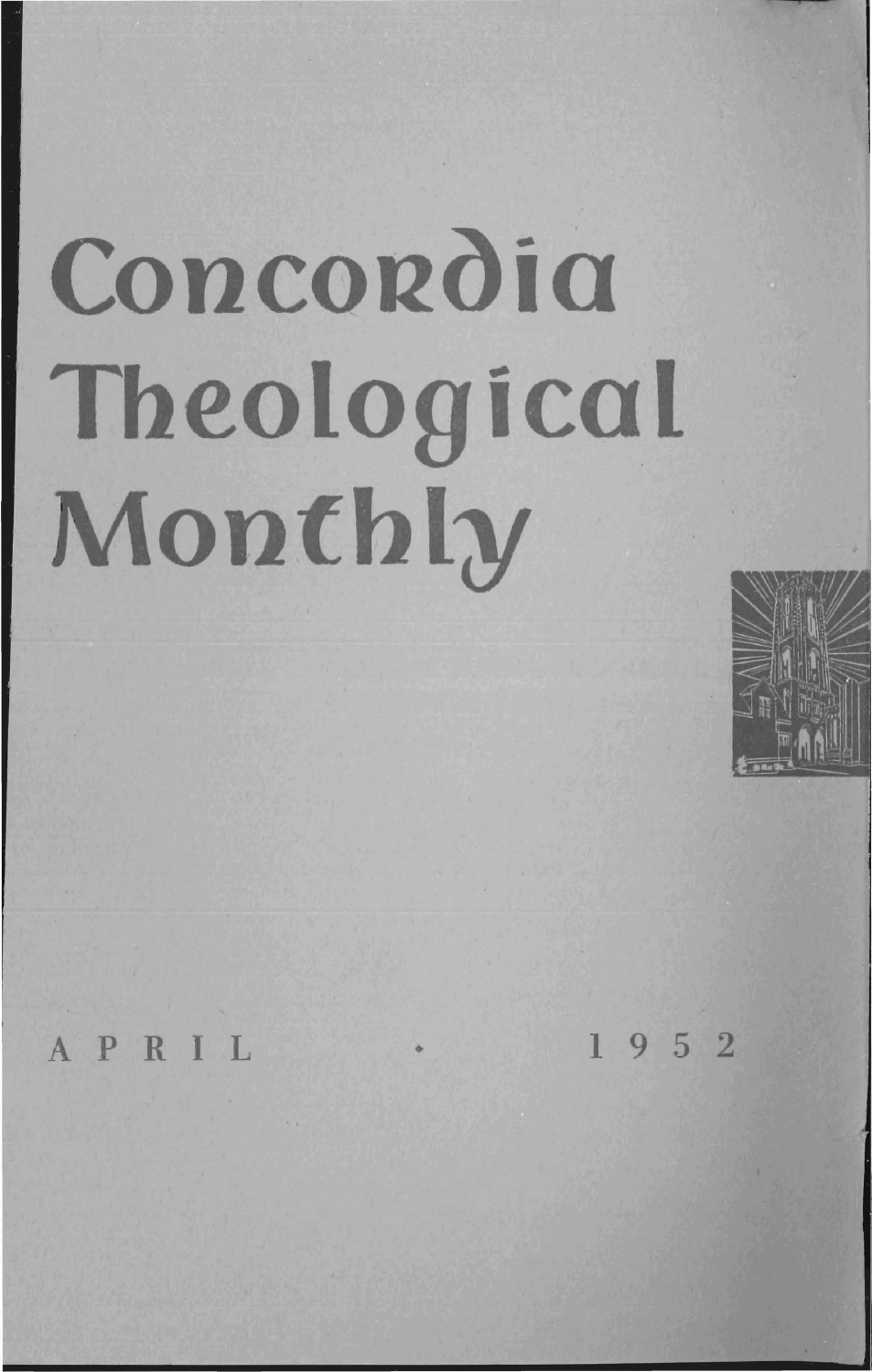## **HOMILETICS**

### A ROYAL PRIEST-IN MY OWN HOUSEHOLD

The Theme for May. - Themes concerning the Royal Priesthood are discernible in the Propers for this month: Jubilate, the Collect and the Epistle; Rogate, the Epistle and the Gospel; Exaudi, the Epistle and the Gospel. The services as a whole do not particularize with reference to the Christian's household, but the applications are natural.

## *Sermon Study on* 1 *Peter* 3:8-9 *For Jubilate*

*The Day.* The third Sunday after Easter is the day of Jubilate: "Make a joyful noise unto God." "Sing forth the honor of His name," and "make His praise glorious!" (Ps. 66:1-2.) It is the echo of the joy of Easter. Yet both the Gospel and the Epistle for the day seem, on first sight, to contain sad notes. In the Gospel lesson the disciples are sad because the Savior will leave them, and the Epistle lesson reminds Christians that they are strangers and pilgrims. Yet the brightest hope shines through both lessons. Jesus will return, and the strangers are on a pilgrimage to a better world. In view of their high calling and glorious hope all those "that are admitted into the fellowship of Christ's religion ... eschew those things that are contrary to their profession and follow all such things as are agreeable to the same" (Collect). For, as James states  $(1:27)$ , Christian living is pure worship.

This is the great sacrifice of royal priests, the members of the Christian Church. As Christ brought the sacrifice of death, so they are to bring the sacrifice of life  $(Rom. 12:1)$ . Thus the text presents the royal priests not busied with sacrifices of herculean proportions nor evolving abstract ideals of *cosmic* implication, but striving, with the power of the Spirit, to make the High Priest's prayer "that they all may be one; as Thou, Father, art in Me, and I in Thee, that they also may be one in Us" an actuality in their own household.

*Context.* In the verses which precede the section under consideration the Apostle gives divers instructions concerning the deportment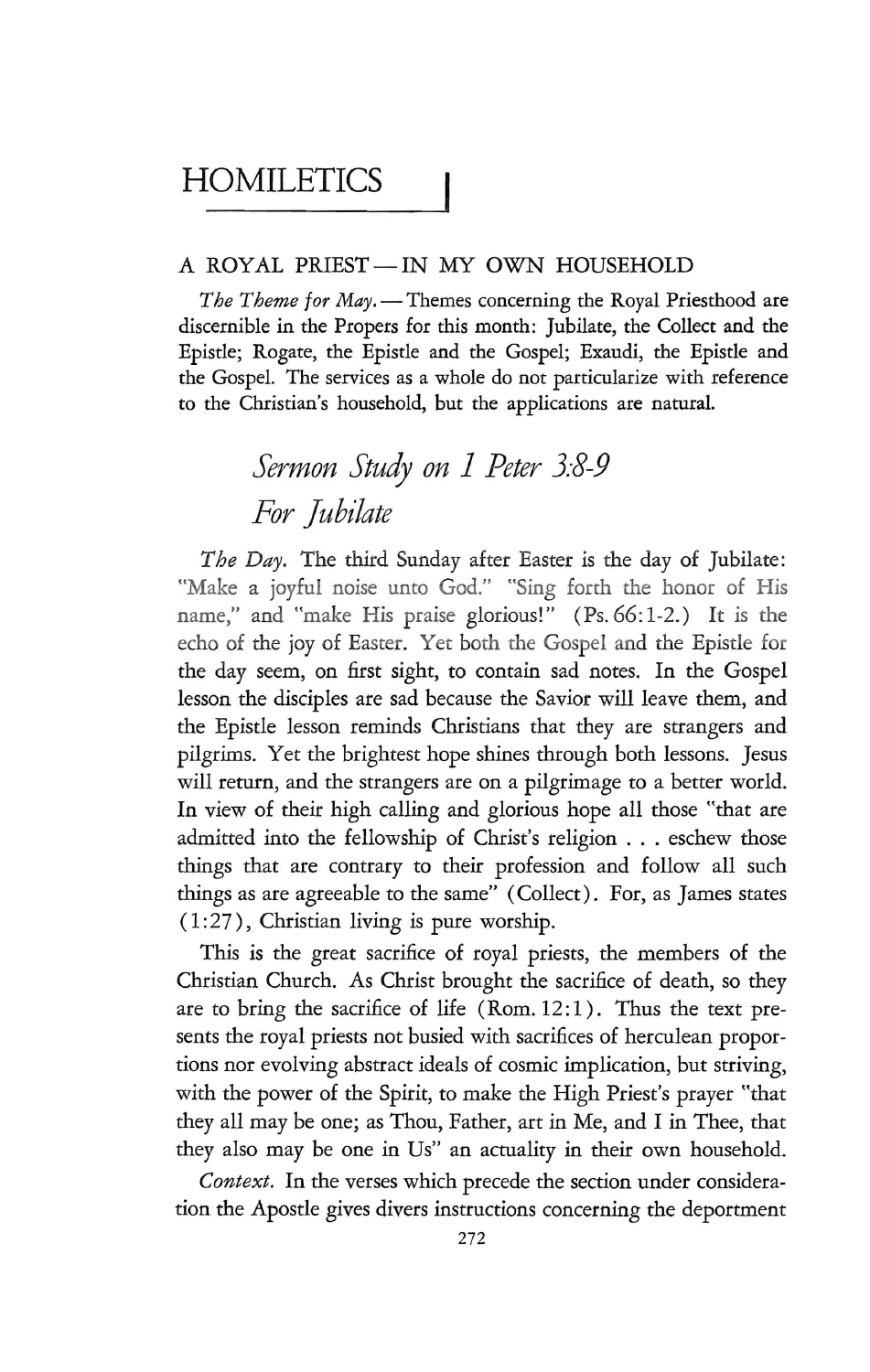of the Christian in the world. The exhortations are preceded by the following words of the day's Epistle:

Having your conversation honest among the Gentiles, that whereas they speak against you as evildoers, they may by your good works, which they shall behold, glorify God in the day of visitation (2:12).

Then follow special instructions regarding duties of subjects (2: 13-17), servants (2:18-25), wives (3:1-6), and husbands (3:7).

The words of vv. 8-9 apply to all Christians. "Although many differences of persons, language, office, and gifts may exist among Christians, they must nevertheless live, grow, and be preserved in the unity and identity of the spirit as in one body" (Luther). Homiletically the text may have ecumenical, local, or domestic application.

V.8. The  $\pi\acute{\alpha}$ ντες is in contrast to the differentiation in preceding verses. Whereas in external life it is necessary that there be distinctions of persons, stations, and duties, such distinctions are not to exist in the inner life. Hence the things which the writer is now about to say apply to all - servants, masters, wives, husbands, children, etc.

Tò δε τέλος is used adverbially - "finally" (L., *denique vero;* Vulgate, *in fine autem).* Profane authors usually omitted the article in this adverbial use. In philosophy  $\tau \in \Lambda$  came to be used for the end or goal and hence considered synonymous with "the good." The commentator Oecumenius feels that connotation of the word here. He finds in vv. 8-9 the goal or law for all striving, inasmuch as love is the fulfilling of the Law.

Peter now introduces a series of adjectives which are descriptive and hortatory. The first three reveal the loving unity of Christians and the last two (or three according to some readings) the attitude of the Christians to all.

'Oµópoves is basic for Christian unity. "This virtue is the most prominent and necessary among Christians; for if the other virtues are to follow . . . the hearts must first of all be one and united" (Luther). The Greek word comes from  $\delta\mu\delta\varsigma$  and  $\phi\varphi\eta v$ . The latter designated the midriff, that is, the muscle which parted the heart and lungs. The  $\phi\phi\gamma$  was considered the seat of mental faculties (perception, thought, will, understanding) and also of emotions (fear, courage, joy). The intellectual attitudes and emotions of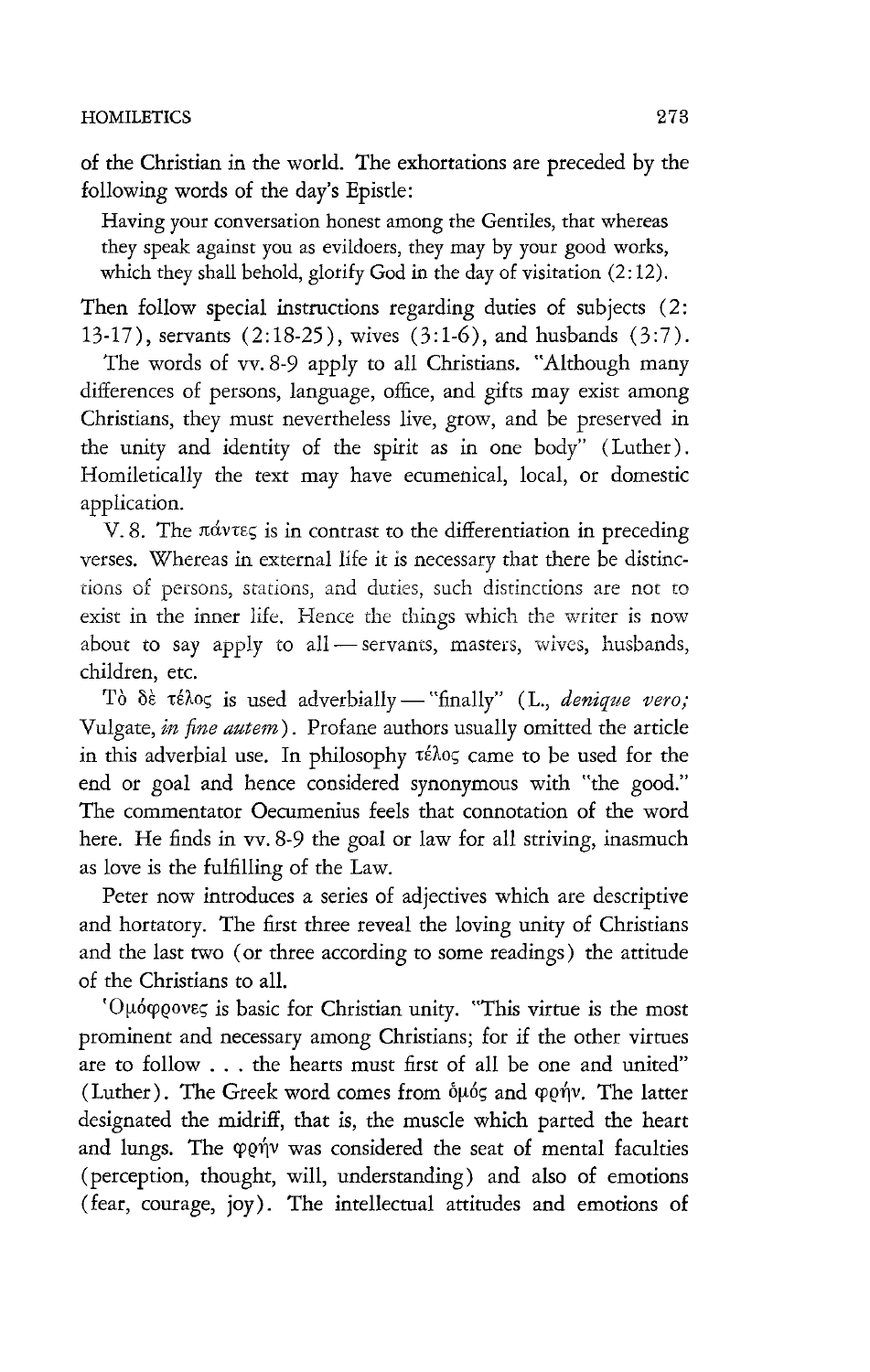Christians are to harmonize. Followers of Christ should be of one and the same mind and heart (concordant; Vulgate, *unanimes;* unanimous) .

The same thought is expressed in different ways by the Apostle Paul: "Be of the same mind one toward another" (Rom. 12:16); "be like-minded one toward another (Rom. 15 :5); "be like-minded" (Phil. 2:2).

The nature of the word here used shows that the intellectual and emotional harmony is to be no external gloss, but is to come from the innermost being. From the mental viewpoint the word would indicate agreement on the fundamental principles of life and with unity of will striving toward common goals and details of thought centering in such fundamental principles. Common perceptions, thoughts, and emotions are not created haphazardly, but arise in minds and hearts functioning on the basis of common principles. Thus the Christ-centered life is presupposed, which makes minds and hearts of the same quality and therefore of the same reactions. The unity is a Spirit-created unity, the result of "one Lord, one faith, one Baptism, one God and Father of all, who is above ali and through all and in you all" (Eph.4:5-6).

The emotional connotations of the world are dependent on the mental. The common joy, courage, and fear would be occasioned by common perception, understanding, and will.

The above word and the following one contain notes of advice. Since basic unity contributes much to a harmonious household, a Christian foundation should be sought by those who are about to establish a home.

> Drum prüfe, wer sich ewig bindet, Ob sich das Herz zurn Herzen findet! Der Wahn ist kurz, die Reu' ist lang. - Schiller.

In the established home the basic intellectual and emotional unity should be kept alive and strengthened by active use of the Word (Col. 3:16-17).

The translation "having compassion one of another" for συμπαθείς, while radically correct, might give a wrong impression of the idea which Peter here presents. The word comes from  $\sigma v$ and  $\pi \acute{\alpha} \sigma \chi$ <sub>Elv</sub>. The latter means to receive an action from without, to receive or feel an impression. The impression itself may be good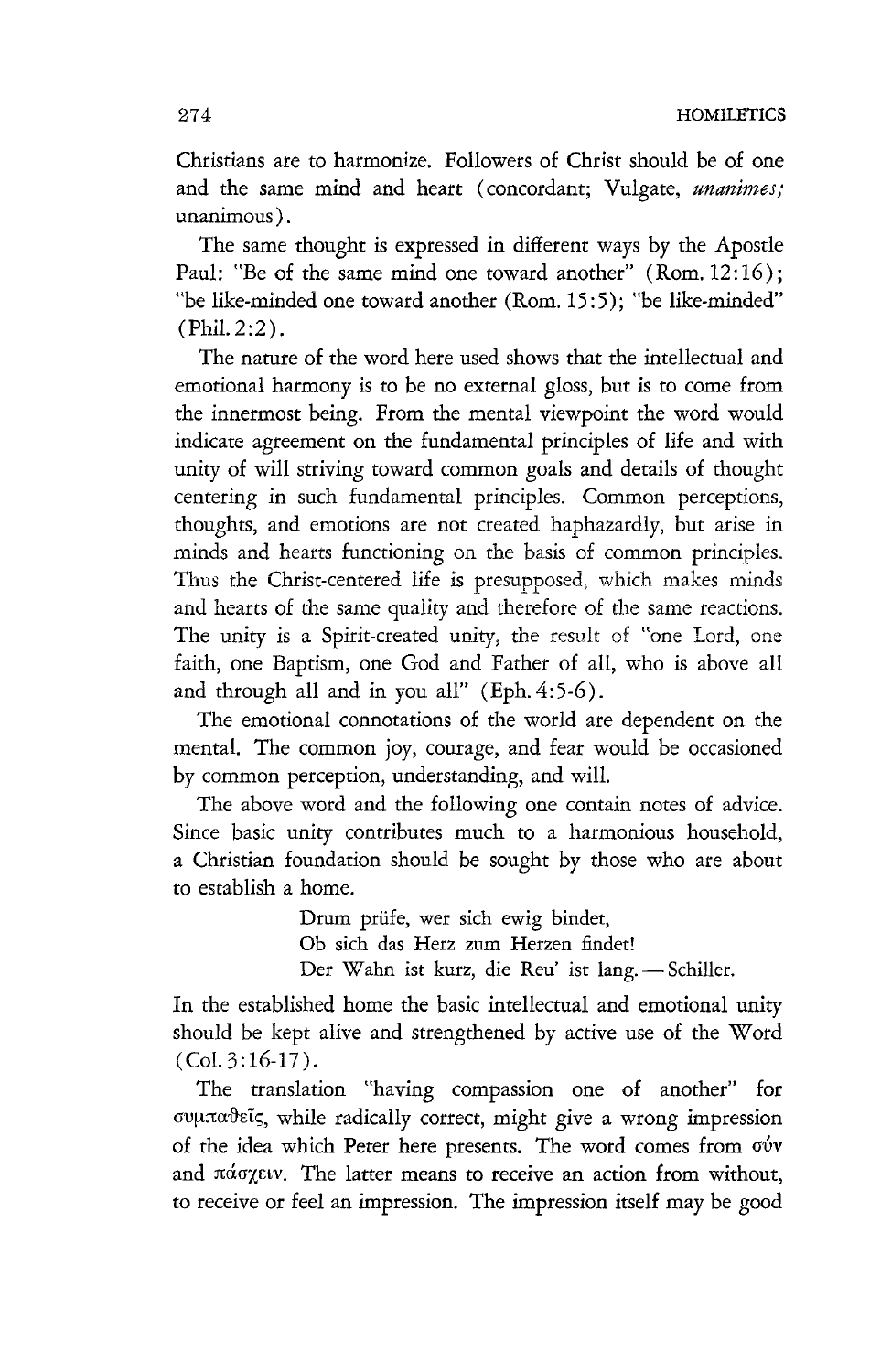or bad. The Greek word, then, primarily means "receiving the same impressions," "feeling the same way," reacting the same way."

The use of the word in music may afford a deeper insight into its meaning. Theon of Smyrna (2d cent.) used it for chords which vibrate together. If a sound catches one chord and causes it to vibrate, then those which are in harmony with it also vibrate. Similarly Polybius (2d cent. B. C.) uses the word for sympathetic vibration of bronze vessels. Philosophers used the word for affinity of body and soul or the parts of the body with one another.

Perception of things and resulting emotions, scholars say, depend on two things: the stimuli which come from without and that which the recipient is. This thought carries back to the basic quality which must be present before there can be genuine Christian sympathy, namely, the fundamental nature and unity of Christ-centered lives.

The chords previously mentioned furnish an illustration of Christian sympathy. The chords may be of different lengths, but the vibration of one is caught by all in harmony with it. In the household, too, there are different age levels, varying powers of perception, unequal powers of will; but basically all should be unified in Christ. Hence stimuli, whether good or bad, produce harmonious, sympathetic responses. This applies to joys as well as sorrows. It requires hearty and manly Christianity, with Bible-based confidence, to enter into the joys of others. To sympathize with sorrows, on the other hand, means more than a passing sigh. It means getting in and actively bearing the burden. True sympathy means actions, not moods. The father who enters into his son's joys and sorrows may himself maintain an equilibrium. For additional throughts see Rom. 12:15; Heb.4:15; Heb.10:34.

The next adjective comes from  $\varphi(\lambda)$  and  $\hat{\alpha}$ δελφός. Φιλεΐν describes the feeling evoked by something pleasant in the object loved. "Like" would probably translate it better than "love." We like those who have attitudes similar to our own. The compound, then, means "like each other as brothers and sisters," "mutual love between brothers." In 1 Maccabees the compound is used for the attitude which Israelites should have toward fellow Israelites. In the New Testament it is used for love among Christians *(amor fraternitatis.*  Cf. Rom. 12:10; 1 Thess.4:9; Heb.13:1; *et* at.). Christians are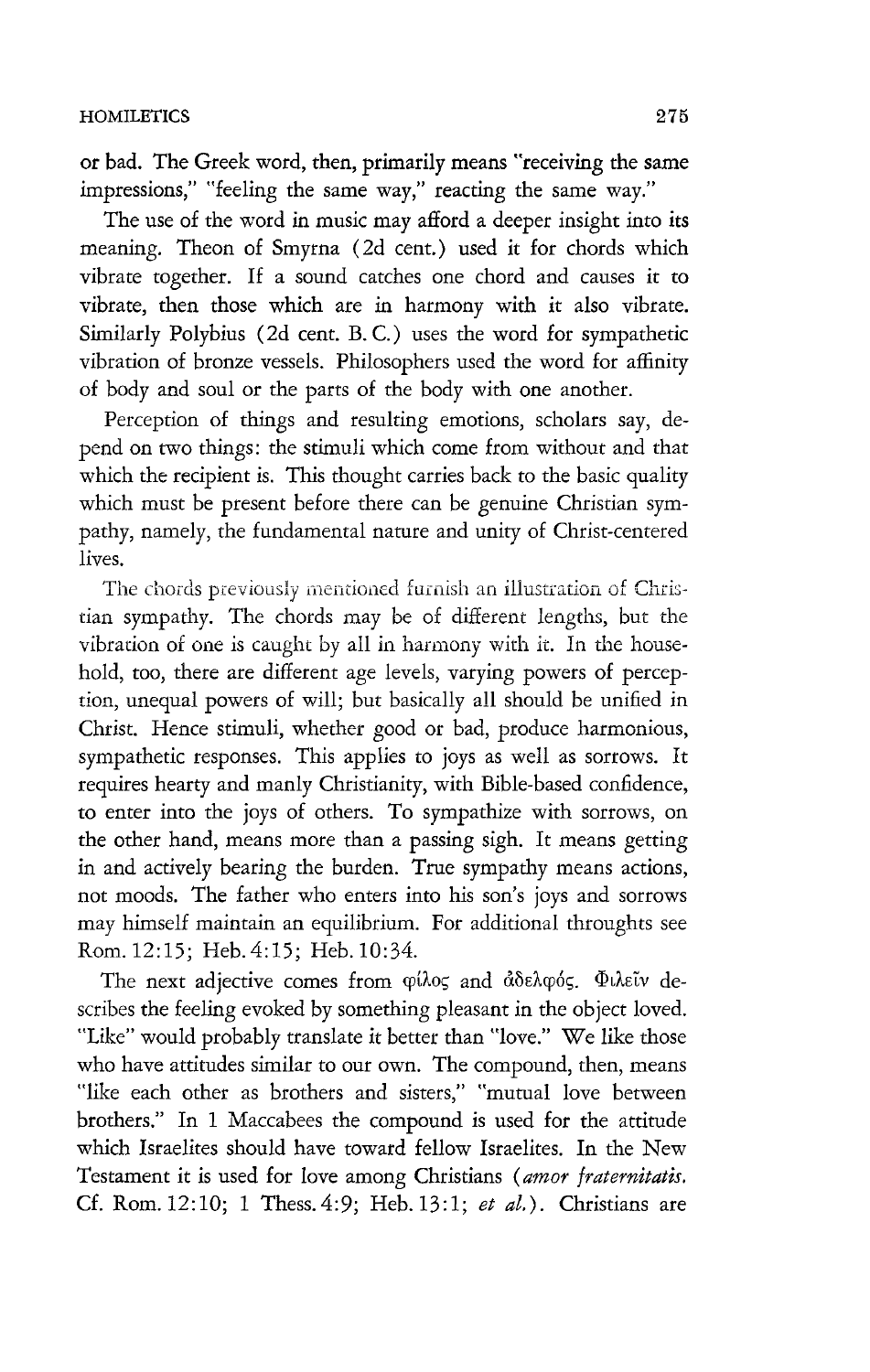attracted by something worth while in one another. They like one another because they have much in common and can appreciate Christian character.

Eύσπλαγχνοι literally means "with good bowels." The bowels were considered the seat of feeling among the Greeks, though chiefly the feeling of anger. In the New Testament the bowels are considered the seat of finer feelings, such as mercy, kindness. The compound is used only in the physical sense in classical Greek. The expression here means that the Christian has potentialities for love and kindness, he is inclined to mercy.

The translators of the A. V. may have followed the reading q:n},ocpQoVES when they translated "courteous." The word preferred by the better manuscripts is ταπεινόφρονες. Since both words end in the same way, there is a possibility that both were in the original and that scribal error caused the deletion of one or the other.

The first word would occur only here in the New Testament. It, however, occurs frequently in classical authors and means "kindly-minded," "friendly." This is a characteristic which the Christian should have toward all, even those who are not of one mind with him. Serious-minded people are apt to forget this suavity and urbanity.

The second word had a negative meaning in the classics - "fainthearted," "mean-spirited," "base." The New Testament uses it with a good connotation: "having a humble spirit," "having a modest opinion of oneself" (d. Acts 20:19; Phil. 2:3; Eph.4:2). Here, again, Christ is the great Example (Phil. 2: 1-8). For the Christian to have a humble spirit does not imply hypocrisy. It is not necessary for him to act "below his level." All that is required is straightforward honesty and understanding of self. Honest self-evaluation kept Paul (1 Cor. 15:9) and Peter (Acts 3:12) humble. Rom. 3: 22-27 is a sufficient mirror for all.

V. 9. In the previous verse the Apostle has dealt with qualities which are mutual in the Christian household. There are, however, times when the positive virtues are not reciprocal. Often Christians are placed in environments where they must suffer evil and even abusive treatment.

When "unity" and "sympathy" are absent and even "to like"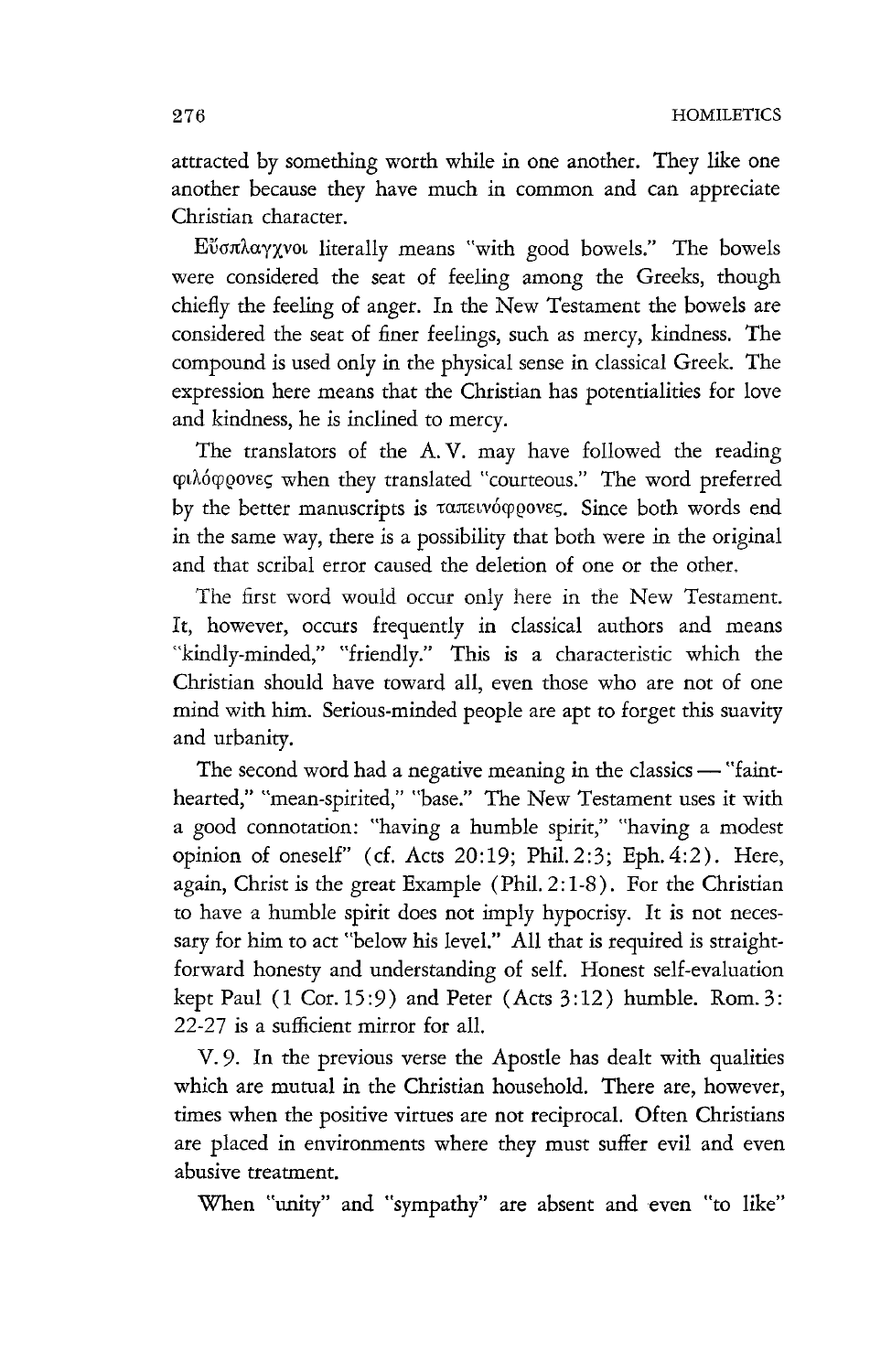#### HOMILETICS 277

seems impossible, the Christian must draw heavily upon *agape}* the love created in the heart by the Spirit. He loves and deals kindly with hostile men, not because of what they are, but because of that which the Holy Ghost has made him; not because of things which his fellow men do to him, but because of something which God has done in and through him. The source of his action is the spontaneous love of Christ which moved Him to die for men who were His enemies (Rom. 5:10).

On the basis of that love the Christian does not reward evil for evil. The  $xaxóv$  is general. The Christian is not to meet any kind of baseness with counterbaseness. There should be no tit for tat, no eye for an eye, no tooth for a tooth.

While the *lex talionis* has disappeared from civilized parlance, its principles are stiIl strongly intrenched in the hearts of men and also Christians must be constantly on guard against it. When a person fears that someone will hurt him in his profession, business, or socially, his first impulse is to fight fire with fire, to give evil for evil. **It** is regarded a matter of survival to treat others as they treat you. "Thou shalt love thy neighbor and hate thine enemy," said the old Jewish maxim (Matt. 5:43). Such action is not only unchristian, it is also foolish. Who would think of overcoming evil in children that way? The second evil does not wipe out the first, but only makes a bad situation worse. "Say not thou, I will recompense evil; but wait on the Lord, and He shall save thee" (Prov. 20: 22 ). "See that none render evil for evil unto any man; but ever follow that which is good, both among yourselves and to all men" (1 Thess. 5: 15. Cf. Rom. 12: 17). Christianity is positive, not negative. It is a life, a spirit  $-$  not a code, not a legal formulation. Vengeance would sacrifice the life to evil; the good, vanquished, would rely on its opposite to combat baseness.

A particular kind of evil, and one of the most difficult to endure, is covered by the word λοιδορία. The etymology of this word is uncertain. It means to rail at, to abuse, to revile. The children of Bethel reviled Elisha (2 Kings 2:23). The mockery of the Jews while Christ was on trial and on the Cross is classed as raillery (1 Peter 2: 23). The Pharisees reviled the man whom Jesus healed on the Sabbath Day (John 9:28). That such abusive, reviling speech is not lightly regarded in Sacred Scripture is shown by the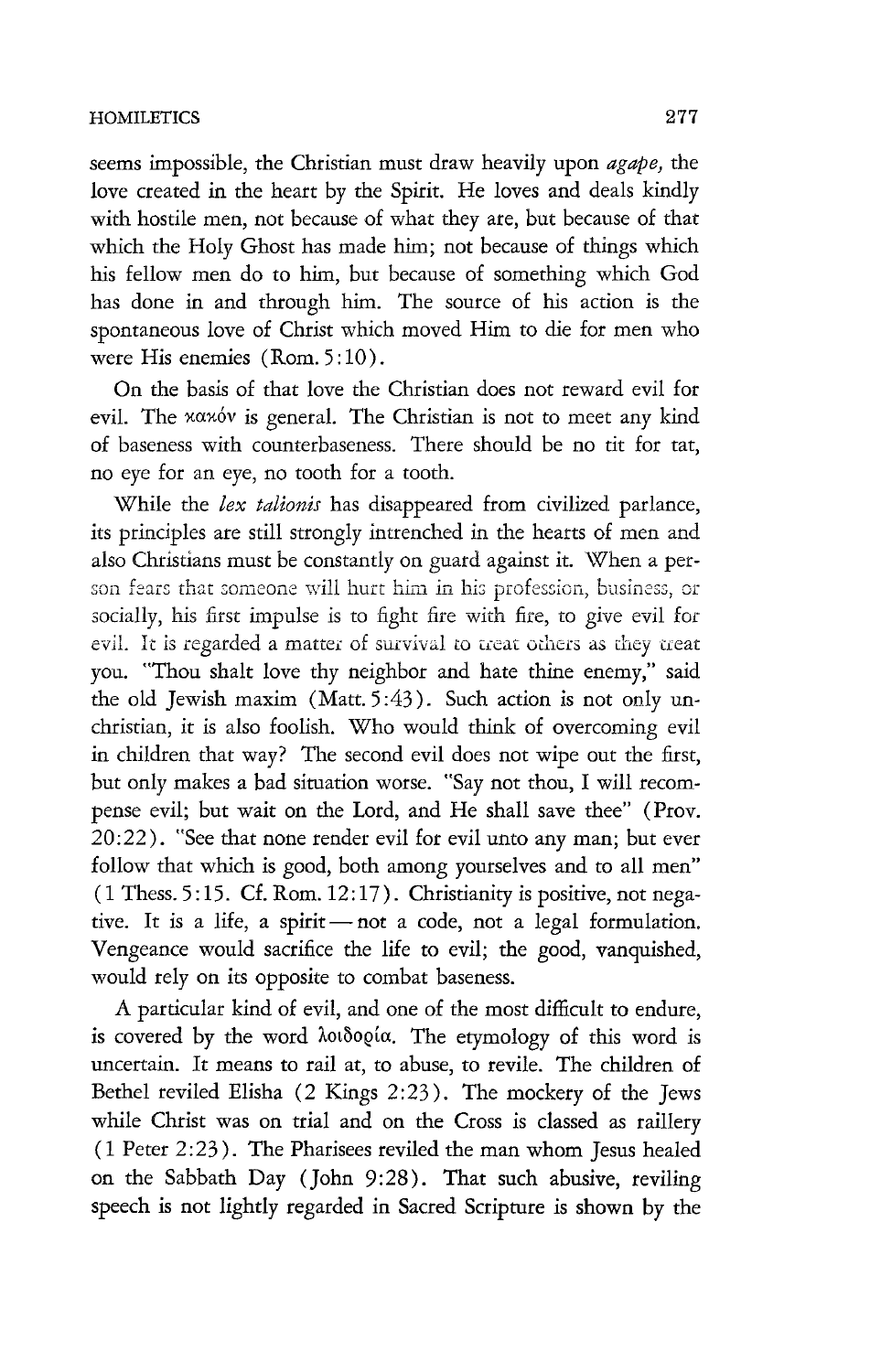fact that revilers are classified with fornicators, covetous, idolaters, drunkards, and extortioners (1 Cor. 5:11; 6:10).

In the heathen world raillery was common. The old man, the cripple, those having physical or mental defects, as well as others were often subject to raillery. The heathen gods themselves were guilty of it.

Christians are not to meet abusive, railing, reproachful language with the same kind of speech, but, on the contrary, with "blessing." The Christian is to wish the reviler well (Vulgate, *benedicentes)*  and show him kindness by word and deed (cf. Matt. 5:44-48). Some commentators have referred the είς τούτο το εύλογούντες, "we were called to bless those that revile us." It is better to take the Lva clause as appositive: "to this, namely, to inherit a blessing, we were called." The blessing is not to be obtained as a reward for work, for it is to be an inheritance. The blessing which we are to inherit, however, should motivate us to bless.

This blessing is primarily in the world to come. That this world is not entirely excluded is shown by vv. 10-12 *(benedictionem*  aeternam, cuius primitias iam nunc pii habent. - Bengel).

*Homiletics.* Sermons on this text may differ in scope. The Christian in the world of converted and unconverted may be the center of interest. The royal priest may be considered in the entire visible Church or in the local congregation. The term "household" would then be used in its wider sense, meaning all who are apparently of the household of faith. Finally, it may be applied to the Christian as a royal priest in the home.

OUR LOVE TOWARD OUR OWN

- I. It consists of true inner unity
- II. It fosters kindness and humility
- III. It triumphs over evil and scorn

or

- I. Qualities of our Love
	- A. consentient
	- B. sympathetic
	- C. brotherly